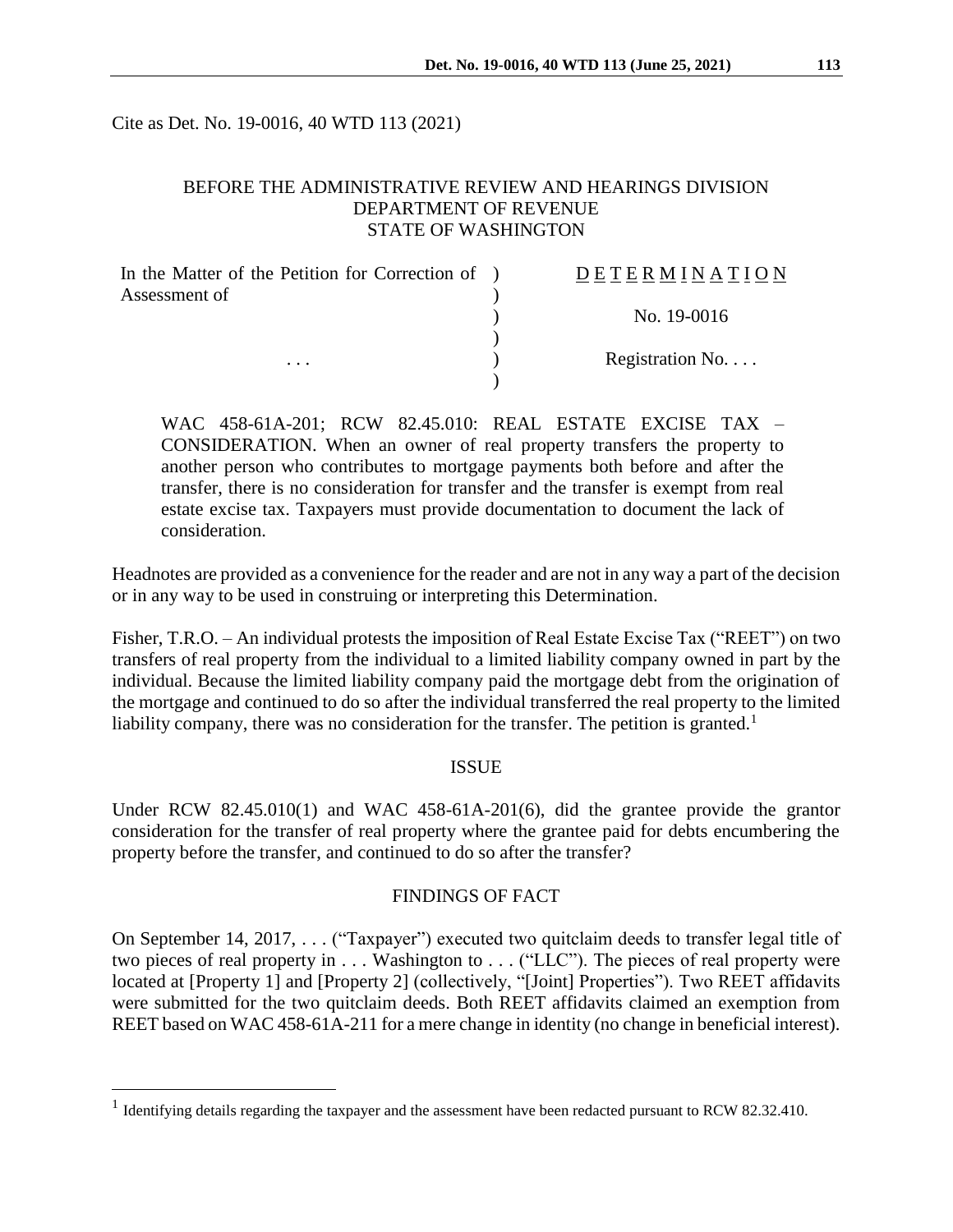The Department of Revenue audited the transfers. Taxpayer and LLC provided the Department with LLC's Operating Agreement. The Operating Agreement showed LLC's ownership split in three ways: one-third owned by Taxpayer, one-third owned by . . . , and one-third by . . . . The Department disallowed the claimed REET exemption, reasoning that Taxpayer previously owned 100% of the [Joint] Properties, and after the transfer of the [Joint] Properties to the LLC, owned only a third of the [Joint] Properties. The Department determined REET was due on two-thirds of the value listed in the . . . County Assessor's Office as of the date of the transfer: September 14, 2017.

The Department assessed Taxpayer  $\$\dots$  in REET,  $\$\dots$  in interest, and a substantial underpayment penalty of  $\$\ldots$ .

Taxpayer timely sought administrative review. On review, Taxpayer concedes that the transfers of the [Joint] Properties from Taxpayer to LLC are not exempt from REET as a mere change in identity. Taxpayer instead argues that there was no consideration for the transfers from Taxpayer to LLC.

According to Taxpayer, LLC's members decided to go into business to develop and manage rental properties in order to make a profit. The LLC was created for this purpose. The LLC Operating Agreement provides "Members shall not be personally liable for any debts, obligations or liabilities of the [LLC] beyond their respective Capital Contributions except as otherwise provided by law." Operating Agreement at 5.4. The LLC's Operating Agreement was executed on September 1, 2004, and the LLC began operations on October 6, 2004.

The [Joint] Properties were purchased in November 2004 and titled in Taxpayer's name. The properties were purchased with a loan secured by the [Joint] Properties. According to Taxpayer, the properties were purchased in Taxpayer's name in order to get the bank's approval for the loan. Years later, the LLC's members decided they wanted to dissolve the LLC. The LLC members insisted that Taxpayer transfer the [Joint] Properties to the LLC before selling the [Joint] Properties to ensure that all members of the LLC received their share of the sale. According to Taxpayer, LLC paid for the mortgages encumbering the [Joint] Properties from the purchase of the [Joint] Properties until the [Joint] Properties were sold to unrelated third parties.

Documents provided at the hearing support Taxpayer's claim that the LLC made the mortgage payments on the properties. Taxpayer provided all the mortgage statements for the [Joint] Properties and thirteen years of the LLC's bank statements, from November 2004 through November 2017. These bank statements include the LLC Members' original capital contributions. Beginning with the LLC's December 2004 bank statement, the bank statements show that the LLC paid for the mortgage payments on the [Joint] Properties from December 2004 through November 2017, including after the September 14, 2017, quitclaim deed was recorded.

The . . . County Assessor's Office website reflects that quitclaim deeds for [the Joint] Properties were filed on September 14, 2017. The . . . County Assessor's Office Website further reflects that on November 22, 2017, the LLC executed and recorded a statutory warranty deed for the [Property 1] in favor of . . . , and that REET was paid on the November 22, 2017, transfer. The . . . County Assessor's Office also indicates that on December 15, 2017, the LLC executed and recorded a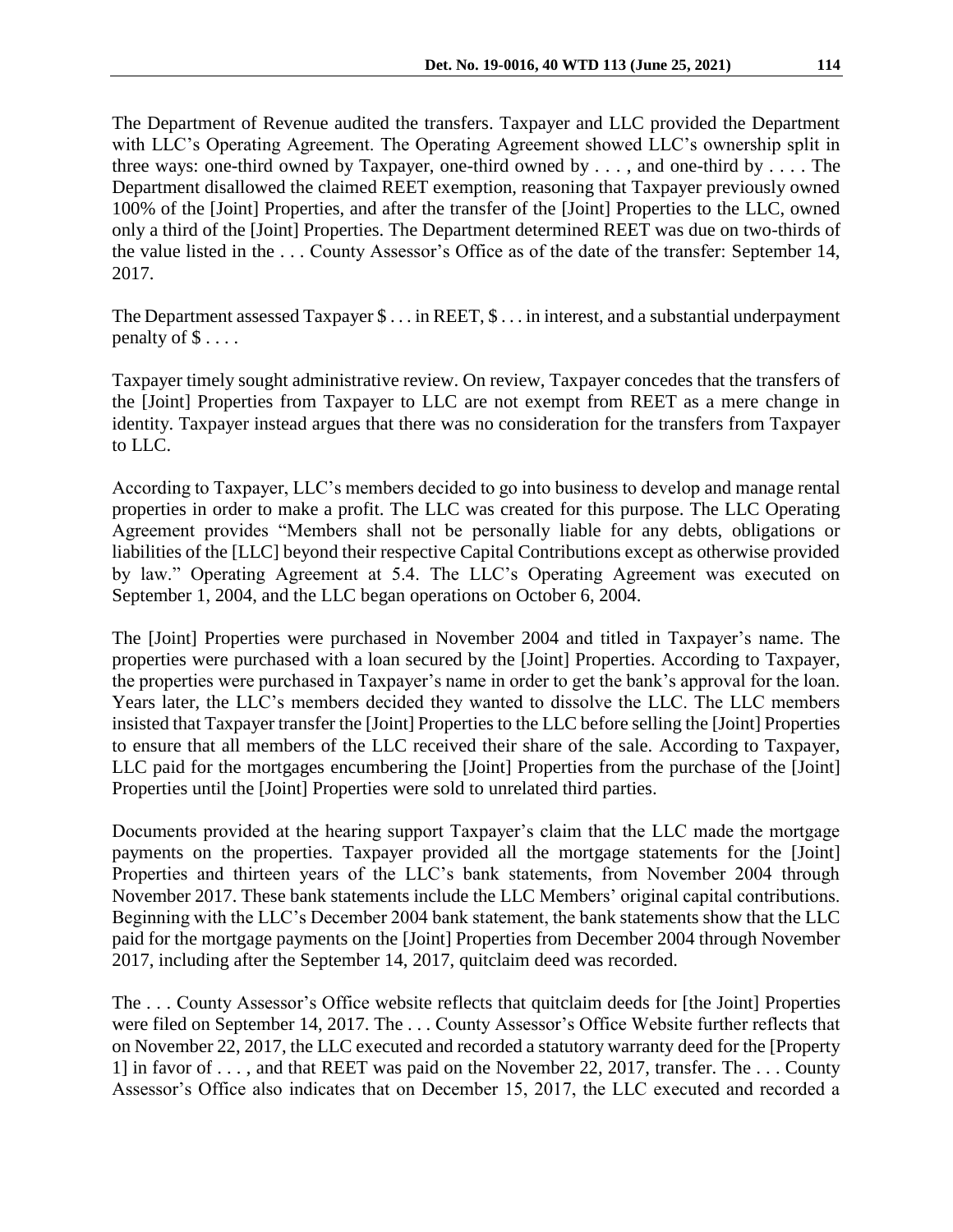statutory warranty deed for the [Property 2] in favor of . . . , and that REET was paid on the December 15, 2017, transfer.

According to Taxpayer, the LLC is now dissolved and is no longer doing business.

### ANALYSIS

Washington's REET is imposed on the "sale of real property" measured by its "selling price." RCW 82.45.060; Det. No. 17-0021, 36 WTD 563, 568 (2017). "Sale of real property," in the context of REET, "has its ordinary meaning and includes any conveyance . . . or transfer of the ownership of or title to real property . . . or any estate or interest therein for a valuable consideration.  $\ldots$  " RCW 82.45.010(1). REET is due at the time the sale occurs, and is the obligation of the seller. RCW 82.45.080; WAC 458-61A-100(2)(a).

"Selling price" means "the true and fair value of the property conveyed. If property has been conveyed in an arm's length transaction between unrelated persons for a valuable consideration, a rebuttable presumption exists that the selling price is equal to the total consideration paid. . . ." RCW 82.45.030(1). WAC 458-61A-101(2)(c) defines "true and fair value" as "market value, which is the amount of money that a willing, but unobligated, buyer would pay a willing, but unobligated, owner for real property, taking into consideration all reasonable, possible uses of the property."

WAC 458-61A-201 provides additional clarification on what constitutes "consideration" for determining whether a transaction qualifies as a "sale of real property" for REET purposes, and includes the following example:

Bob conveys his residence valued at \$200,000 to himself and Jane as tenants in common. Bob has \$25,000 equity, and an underlying debt of \$175,000. Bob and Jane have contributed varying amounts to an existing joint bank account for many years prior to the conveyance. Mortgage payments have been made from the joint account both before and after the transfer. The conveyance is exempt from real estate excise tax, because Jane's contributions toward the joint account from which the payments are made is not deemed consideration in exchange for the transfer from Bob (because she made contributions for many years before the transfer as well as after the transfer, there is no evidence that her payments were consideration for the transfer).

## WAC 458-61A-201(6)(c)(v).

Here, Taxpayer has provided evidence that LLC's members contributed varying amounts to an existing bank account, the LLC's, prior to the conveyance. Taxpayer has also provided documentation to show that mortgage payments were made from the LLC's account for thirteen years before the September 14, 2017, quitclaim deeds were executed and recorded. The mortgage payments continued to come from the LLC's account after the transfer. Under WAC 458-61A- $201(6)(v)$ , there is no evidence that the November 2004 contributions to the LLC's bank account were consideration for the September 14, 2017, transfer.